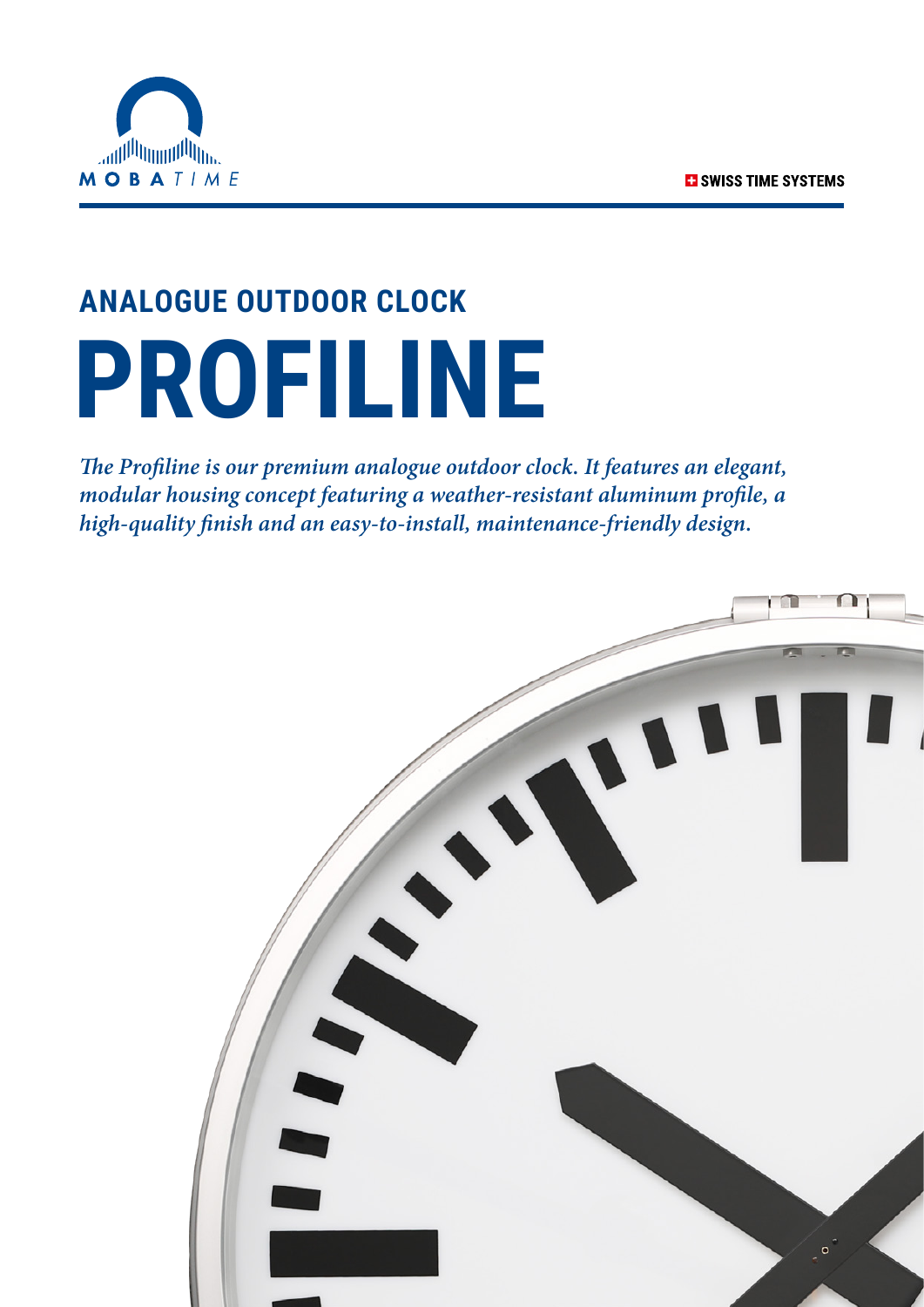### **7 STEPS TO YOUR PROFILINE**

*To make sure your Profiline meets all your requirements, you can assemble the components individually. Naturally, our experts will be happy to help.*

#### **1.** *Are you looking for an illuminated clock?*  **ILLUMINATION**

The Profiline is available with or without illumination:

| <b>CODE</b> | <b>ILLUMINATION</b> |
|-------------|---------------------|
| PIO         | none                |
| ום          | I ED                |



The Profiline is available in three dial diameters. The reading distance varies depending on the dial, lighting, viewing angle, etc. These are the options:

| Ø               | <b>READING</b><br><b>DISTANCE</b> |
|-----------------|-----------------------------------|
| 50 cm           | 55-60m                            |
| $60 \text{ cm}$ | 65-70m                            |
| 80 cm           | 85-90m                            |





#### **3.** *What shape would you like?*  **SHAPE**

The Profiline is available in single-sided and double-sided versions:

| <b>CODE</b>    | <b>SHAPE</b>        |
|----------------|---------------------|
| R1             | round, single-sided |
| R <sub>2</sub> | round, double-sided |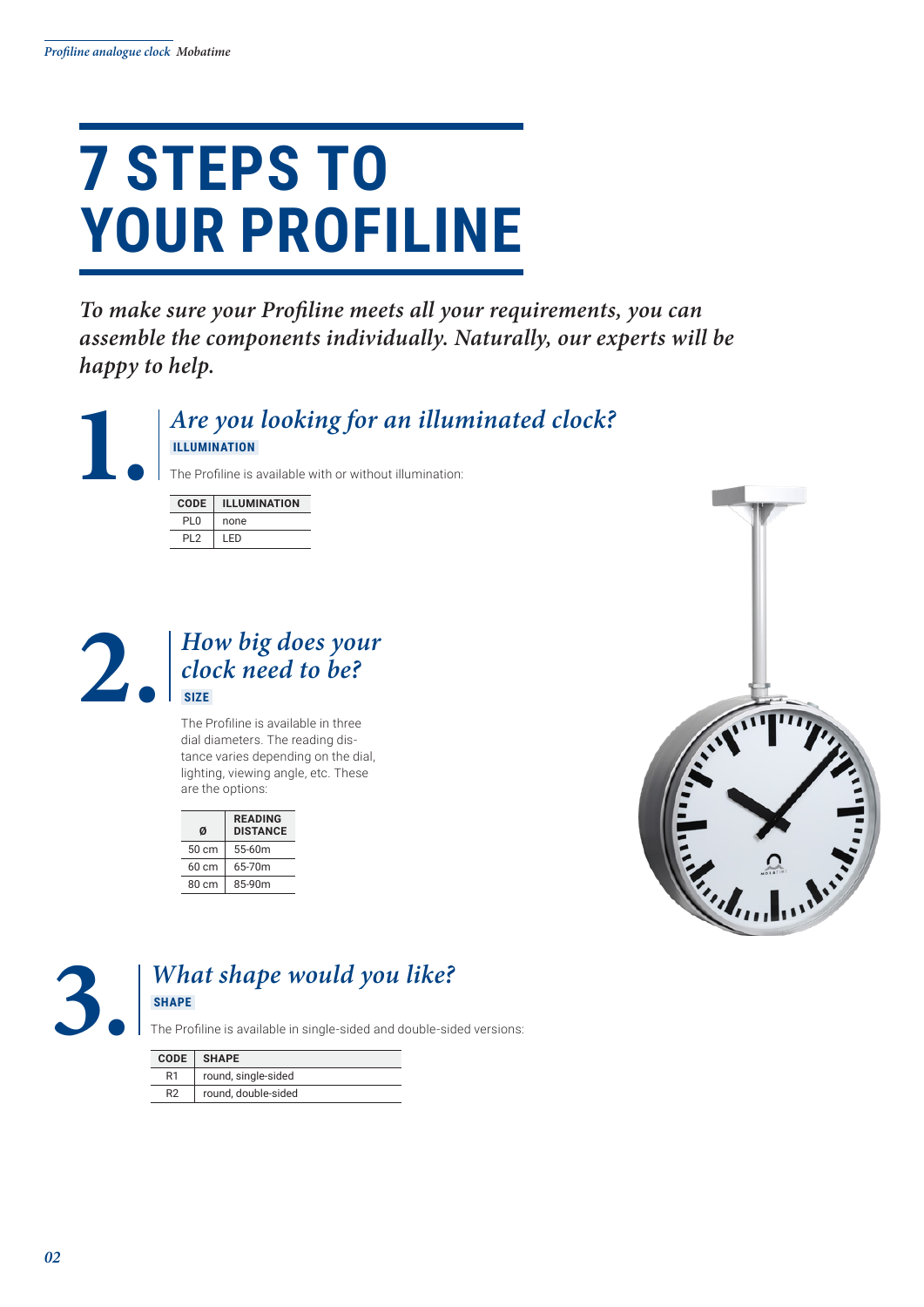**TIME CODE** 

### **4.** The Profiline analog clock offers a variety of time code variants. Pick yours: *time code variants. Pick yours:*

|                                                                                 | Code Time code                                     | Ø         | Power supply                                             |       | Hands Movement             | Max. power<br>consumption                                     | Accuracy<br>(synchronized)           | Loss of signal                             |  |
|---------------------------------------------------------------------------------|----------------------------------------------------|-----------|----------------------------------------------------------|-------|----------------------------|---------------------------------------------------------------|--------------------------------------|--------------------------------------------|--|
|                                                                                 | <b>MOBALINE SELF-SETTING: MXX</b>                  |           |                                                          |       |                            |                                                               |                                      |                                            |  |
| M12                                                                             | <b>MOBALine</b>                                    | $50 - 80$ | <b>MOBALine</b>                                          | h/m/s | MLU 190t S 230             | < 10mA @ 230VAC (<3W)                                         | <+/-100ms                            | 12:00 position after 24 hours              |  |
| M16                                                                             | <b>MOBALine</b>                                    | $50 - 80$ | <b>MOBALine</b>                                          | h/m   | <b>SAM 100t</b>            | < 20mA @ >17VAC (0.34W)                                       | <+/-100ms                            | MOBALine:<br>12:00 position after 24 hours |  |
| M18                                                                             | <b>MOBALine</b>                                    | $50 - 80$ | MOBALine                                                 | h/m/s | <b>SEM 100t</b>            | < 30 m A @ > 17 V A C (0.51 W)                                | <+/-100ms                            | DCF active:<br>12:00 position after 7 days |  |
| NTP (LAN) SELF-SETTING (WITH UNICAST AND MULTICAST): NXX                        |                                                    |           |                                                          |       |                            |                                                               |                                      |                                            |  |
| N11                                                                             | <b>NTP</b>                                         | $50 - 80$ | PoE                                                      | h/m   | NBU 190t PoE               | PoEclass 2: <1.6W <sup>3</sup> / <3.2W <sup>4</sup> <+/- 50ms |                                      | 12:00 position after 24 hours              |  |
| N <sub>13</sub>                                                                 | <b>NTP</b>                                         | $50 - 80$ | PoE                                                      | h/m/s | NBU 190t S PoE             |                                                               |                                      |                                            |  |
| <b>N01</b>                                                                      | <b>NTP</b>                                         | $50 - 80$ | 230V (24VDC)                                             | h/m   | NBU 190t 24 + PS24         | < 60mA @ 24VDC (<1.44W)                                       | $<$ +/-50ms                          | 12:00 position after 24 hours              |  |
| <b>N03</b>                                                                      | <b>NTP</b>                                         | $50 - 80$ | 230V (24VDC)                                             | h/m/s | NBU 190t S 24 + PS24       |                                                               |                                      |                                            |  |
|                                                                                 | <b>POLARIZED IMPULSES: IXX</b>                     |           |                                                          |       |                            |                                                               |                                      |                                            |  |
| 102                                                                             | Min. impulse                                       | $50 - 80$ | 12-60V impulse                                           | h/m   | <b>NU 90t</b>              | $-6mA$ @ 24VDC (0.14W)                                        |                                      | Standstill                                 |  |
| 106                                                                             | Min. impulse 50-80                                 |           | 12-60V impulse                                           | h/m/s | NU 90t SYN                 | 6mA @ 24VDC (0.14W)<br>10mA @ 230VAC (<2W)                    |                                      | Standstill                                 |  |
| 121                                                                             | Min. impulse 50-80                                 |           | 12-60V impulse<br>45-265VAC                              | h/m/s | <b>IBU 190t S</b>          | 30mA @ 230VAC (<6.9W)                                         |                                      | Standstill                                 |  |
| <b>SERIAL: SXX</b>                                                              |                                                    |           |                                                          |       |                            |                                                               |                                      |                                            |  |
| <b>S01</b>                                                                      | Serial                                             | $50 - 80$ | 230V                                                     | h/m   | SU 190t 230                | 50mA @ 24VDC (<1.2W)                                          | <+/-100ms                            | 12:00 position after 24 hours              |  |
| <b>S03</b>                                                                      | Serial                                             | $50 - 80$ | 230V                                                     | h/m/s | SU 190t S 230              | 12mA @ 230VAC (<3W)                                           |                                      |                                            |  |
|                                                                                 | <b>IRIG/AFNOR: TXX</b>                             |           |                                                          |       |                            |                                                               |                                      |                                            |  |
| <b>T51</b>                                                                      | IRIG/AFNOR                                         | $50 - 80$ | 230V                                                     | h/m   | ATBU 190t 230              |                                                               | <+/-100ms                            | 12:00 position after 24 hours              |  |
| T <sub>53</sub>                                                                 | IRIG/AFNOR                                         | $50 - 80$ | 230V                                                     | h/m/s | <b>ITBU 190t S 230</b>     | 10mA @ 230VAC (<2.3W)                                         |                                      |                                            |  |
| GPS/                                                                            | DCF 77 / MSF / WTD WIRELESS TIME DISTRIBUTION: RXX |           |                                                          |       |                            |                                                               |                                      |                                            |  |
| DCF / MSF <sup>2</sup><br><b>R01</b><br>$50 - 80$<br>230V<br>BU 190t 230<br>h/m |                                                    |           |                                                          |       | 230VAC (<3W)               | <+/-100ms                                                     | 12:00 position after 7 days          |                                            |  |
| <b>R04</b>                                                                      | DCF / MSF <sup>2</sup>                             | $50 - 80$ | 230V                                                     | h/m/s | BU 190t S 230              |                                                               |                                      |                                            |  |
| <b>R26</b>                                                                      | DCF 771                                            | $50 - 80$ | Lithium battery                                          | h/m   | <b>FU 192t</b>             |                                                               | <+/-100ms                            | 12:00 position after 7 days                |  |
| R29                                                                             | DCF 771,5                                          | $50 - 80$ | Lithium battery                                          | h/m   | FU 192t + BU 192t + CC -   |                                                               | <+/-100ms                            | 12:00 position after 7 days                |  |
| R30                                                                             | DCF 771                                            | $50 - 80$ | Lithium battery                                          | h/m   | BU 192t + AD 192.5         | $\overline{a}$                                                | <+/-100ms                            | 12:00 position after 7 days                |  |
| R31                                                                             | DCF 77 <sup>1,5</sup>                              | $50 - 80$ | Lithium battery                                          | h/m   | 2x BU 192t + AD 192.5 + CC | $\overline{\phantom{a}}$                                      | $< +/- 100$ ms                       | 12:00 position after 7 days                |  |
| R51                                                                             | GPS <sup>6</sup>                                   | $50 - 80$ | Lithium battery                                          | h/m   | GU 192t V2                 | $\overline{a}$                                                | <+/- 200ms                           | 12:00 position after 53 days               |  |
| <b>R54</b>                                                                      | GPS <sup>56</sup>                                  | $50 - 80$ | Lithium battery                                          | h/m   | GU 192t V2 + BU 192t + CC  | $\overline{\phantom{a}}$                                      | <+/- 200ms                           | 12:00 position after 53 days               |  |
| <b>R80</b>                                                                      | WTD <sup>1</sup>                                   | $40 - 80$ | Lithium battery                                          | h/m   | <b>BU 192t + RU</b>        |                                                               | <+/-100ms                            | 12:00 position after 7 days                |  |
| <b>R88</b>                                                                      | WTD <sup>1</sup>                                   | $50 - 80$ | 230V (24VDC)                                             | h/m   | SAM 100t + RM + PS24       |                                                               |                                      |                                            |  |
| <b>R90</b>                                                                      | WTD <sup>1</sup>                                   | $50 - 80$ | 230V (24VDC)                                             | h/m/s | SEM 100t + RM + PS24       | 230VAC (<18W)                                                 | <+/- 200ms                           | 12:00 position after 24 hours              |  |
|                                                                                 | <b>QUARTZ: QXX</b>                                 |           |                                                          |       |                            |                                                               |                                      |                                            |  |
| Q02                                                                             | Quartz                                             | $50 - 80$ | Lithium battery                                          | h/m   | <b>OU 192t</b>             | $\overline{\phantom{a}}$                                      | $\leftarrow +/-$ 4min/y <sup>7</sup> | $\overline{\phantom{a}}$                   |  |
| Q <sub>03</sub>                                                                 | Quartz <sup>5</sup>                                | $50 - 80$ | Lithium battery                                          | h/m   | QU 192t + BU192t + CC -    |                                                               | $\leftarrow$ /- 4min/y <sup>7</sup>  |                                            |  |
|                                                                                 |                                                    |           | <b>CLOCK CONTROLLER (WITH ILLUMINATION CONTROL): CXX</b> |       |                            |                                                               |                                      |                                            |  |
| C <sub>01</sub>                                                                 | <b>MOBALine</b>                                    | $50 - 80$ | <b>230 VAC</b>                                           | h/m   | <b>SAM 100t + DCC</b>      |                                                               | <+/-100ms                            | MOBALine:                                  |  |
| C <sub>03</sub>                                                                 | MOBALine                                           | $50 - 80$ | <b>230 VAC</b>                                           | h/m/s | <b>SEM 100t + DCC</b>      | $0.55A$ @ >230VAC (<20W)                                      | $< +/- 100$ ms                       | 12:00 position after 24 hours              |  |
| C <sub>09</sub>                                                                 | <b>NTP</b>                                         | $50 - 80$ | 230 VAC/PoE                                              | h/m   | <b>SAM 100t + NCC</b>      | $0.55A$ @ >230VAC (<20W)                                      | <+/-100ms                            | DCF active:                                |  |
| C11                                                                             | <b>NTP</b>                                         | $50 - 80$ | 230 VAC/PoE                                              | h/m/s | <b>SEM 100t + NCC</b>      | PoE, class 4, <22W                                            | <+/-100ms                            | 12:00 position after 7 days                |  |

<sup>1</sup> internal antenna and receiver (only for clocks without illumination) <sup>2</sup> without antenna, external antenna required <sup>3</sup> single-sided clock<br><sup>4</sup> cascaded double-sided clock <sup>5</sup> for double-sided clocks, cascading cable in

For special clockwork/time code variants, see document TE-800800 at www.mobatime.com in the Customers section



#### **5.** *Choose your dial:*  **DIAL**





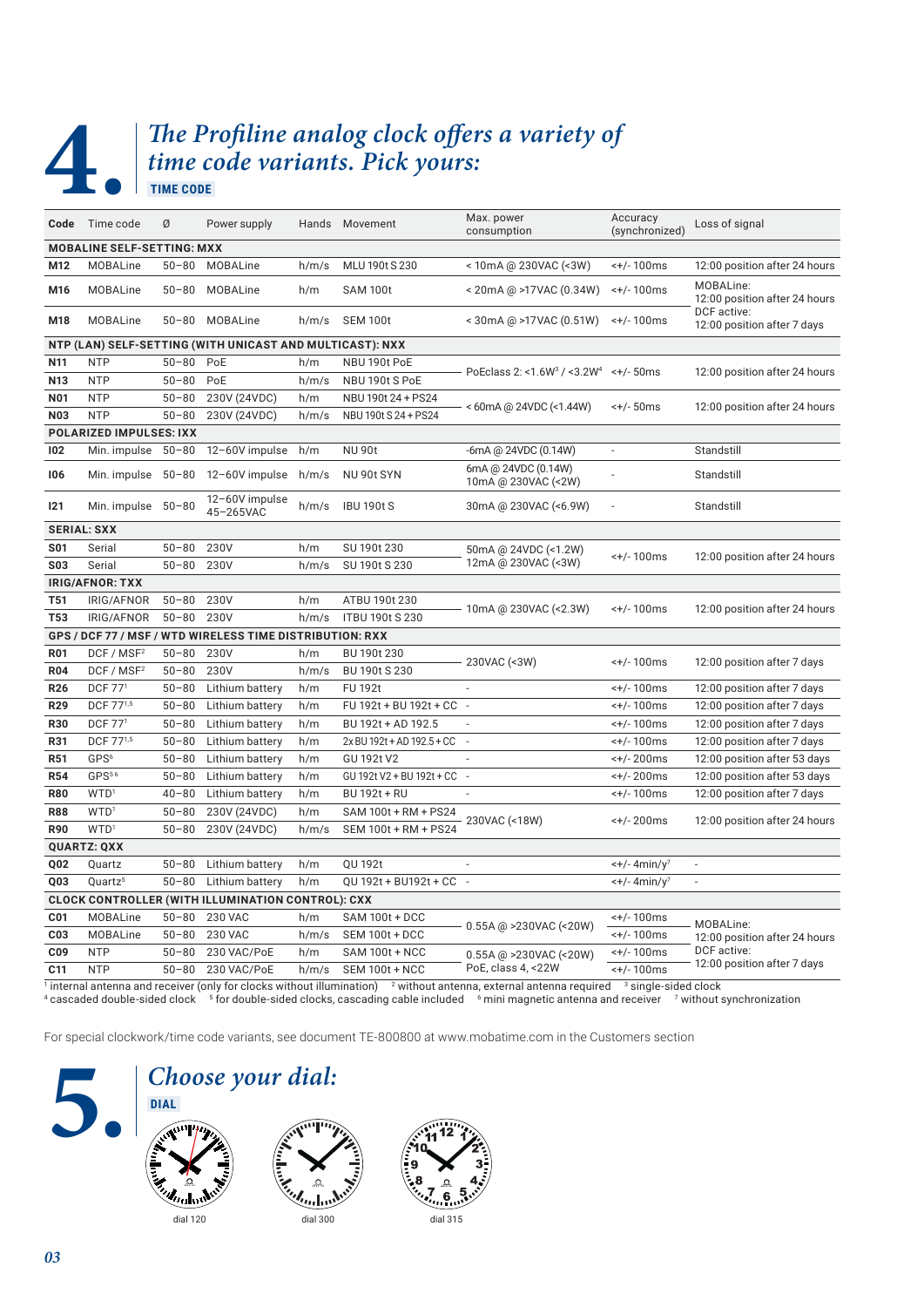### **6. 6.** *Which type of glass is the right one?*<br>**6.** *GLASS TYPE is the right one?*  **GLASS TYPE**

Depending on the intended use, two glass options are available.

Mineral glass (code 1) Ball-throw resistant (code 2)

| $\int$ | <b>INSTALLATION</b> | Choose your installation:                                               |
|--------|---------------------|-------------------------------------------------------------------------|
|        |                     | 00 <sub>1</sub><br>Wall mounting (E)<br>For single-sided clocks.        |
|        |                     | 10<br>Wall bracket (WA)<br>For double-sided clocks.                     |
|        |                     | All March                                                               |
|        |                     | 20 <br>Ceiling suspension (DA)<br>For double-sided clocks.              |
|        |                     |                                                                         |
|        | All All Card        | 30<br>Lateral pole mounting (SM)<br>For double-sided clocks.<br>Ø 50/60 |
|        |                     | 40<br>Central pole mounting (ZM)<br>For double-sided clocks.            |

#### *General properties*

The following properties apply to all Profiline clocks:

| Housing | Aluminium, anodized |
|---------|---------------------|
|---------|---------------------|

#### **YOUR PROFILINE IS COMPLETE**

You can now order your Profiline and calculate the corresponding code. Enter the abbreviation for each component of your choice in the bright field and find your Profiline code. It serves as the order code or as the foundation for further steps.

| 1. Illumination             | Code |                 |
|-----------------------------|------|-----------------|
| 2. Size                     | Ø cm |                 |
| 3. Shape                    | Code |                 |
| 4. Time code                | Code |                 |
| 5. Dial                     | Code |                 |
| 6. Glass type               | Code |                 |
| 7. Installation             | Code |                 |
| <b>Sequence number</b> Code |      | ( ) ( ) ( ) ( ) |

#### *Example order code*



|                              |        |                     |                   | 5.        | 6.            | 7.              |                              |
|------------------------------|--------|---------------------|-------------------|-----------|---------------|-----------------|------------------------------|
| PL <sub>0</sub>              | 60     | R1                  | M16.              | 300       |               | 00              | 0000                         |
| Profiline<br>no illumination | Ø 60cm | round, single-sided | movement SAM 100t | $dia$ 300 | mineral glass | wall suspension | sequence number <sup>1</sup> |

1 The sequence number denotes special versions (e.g. clocks with a special dial). When ordering, please indicate the sequence number with 0000 (standard version); we will adapt this for any special version. Special versions can be reordered at any time stating the sequence number.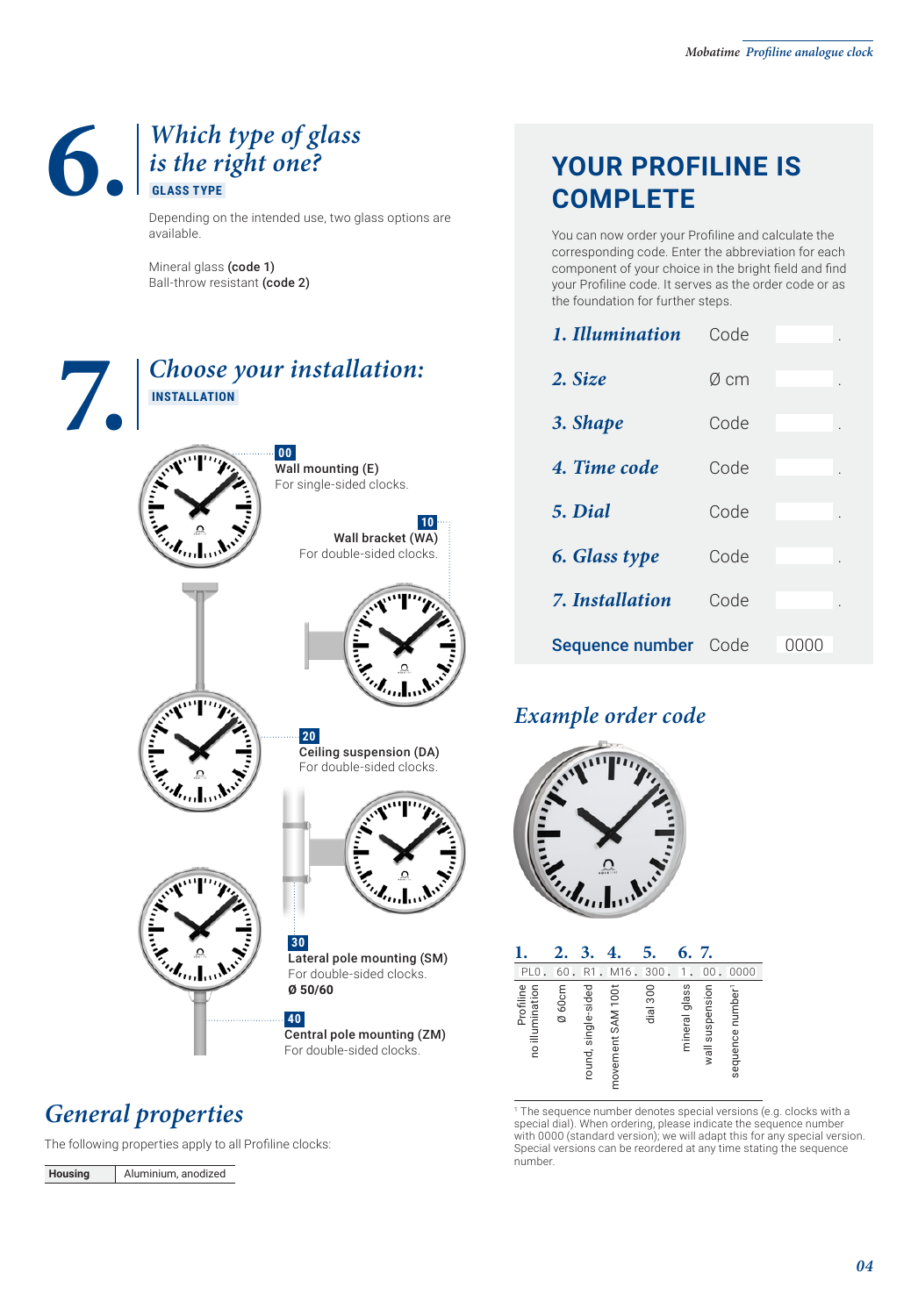# **STANDARDS**

#### Depending on the movement used in your Profiline clock, the following standards apply:

| <b>MOVEMENT(S)</b>                                                           | <b>STANDARDS</b>                                                                                                     |
|------------------------------------------------------------------------------|----------------------------------------------------------------------------------------------------------------------|
| <b>SAM 100t</b><br><b>SEM 100t</b>                                           | 2011/65/EU / 2014/30/EU / 2014/35/EU / 2016/797/EU / EN 50121-4 / EN 60950-1 / EN 61000-6-2 /<br>EN 61000-6-3        |
| NBU 190t PoE<br>NBU 190t S PoE<br><b>NBU 190t 24</b><br><b>NBU 190t S 24</b> | 2011/65/EU / 2014/30/EU / 2014/35/EU / 2016/797/EU / EN 50121-4 / EN 60950-1 / EN 61000-6-2 /<br>EN 61000-6-4        |
| <b>NU 90t</b><br>NU 90t SYN                                                  | 2011/65/EU / 2014/30/EU / EN 61000-6-2 / EN 61000-6-3                                                                |
| <b>IBU 190t S</b>                                                            | 2011/65/EU / 2014/30/EU / 2014/35/EU / 2016/797/EU / EN 50121-4 / EN 60950-1 / EN 61000-6-3                          |
| SU 190t 230<br>SU 190t S 230                                                 | 2011/65/EU / 2014/30/EU / 2014/35/EU / 2016/797/EU / EN 50121-4 / EN 60950-1 / EN 61000-6-1 /<br>EN 61000-6-3        |
| ATBU 190t 230<br><b>ITBU 190t S 230</b>                                      | 2011/65/EU / 2014/30/EU / 2014/35/EU / 2016/797/EU / EN 50121-4 / EN 60950-1 / EN 61000-6-2 /<br>EN 61000-6-3 / IPPS |
| <b>BU 192t</b><br><b>FU 192t</b><br>QU 192t                                  | 2011/65/EU / 2014/30/EU / EN 61000-6-2 / EN 61000-6-3                                                                |
| BU 190t 230<br><b>BU 190t S 230</b>                                          | 2011/65/EU / 2014/30/EU / 2014/35/EU / 2016/797/EU / EN 50121-4 / EN 60950-1 / EN 61000-6-1 /<br>EN 61000-6-3        |
| GU 192t V2                                                                   | 2011/65/EU / 2014/30/EU / 2016/797/EU / EN 50121-4 / EN 61000-6-2 / EN 61000-6-3                                     |
| <b>MLU 190t S 230</b>                                                        | 2011/65/EU / 2014/30/EU / 2014/35/EU / EN 50121-4 / EN 60950-1 / EN 61000-6-3                                        |

All Profiline clocks are compliant with CE, RoHS and REACH.